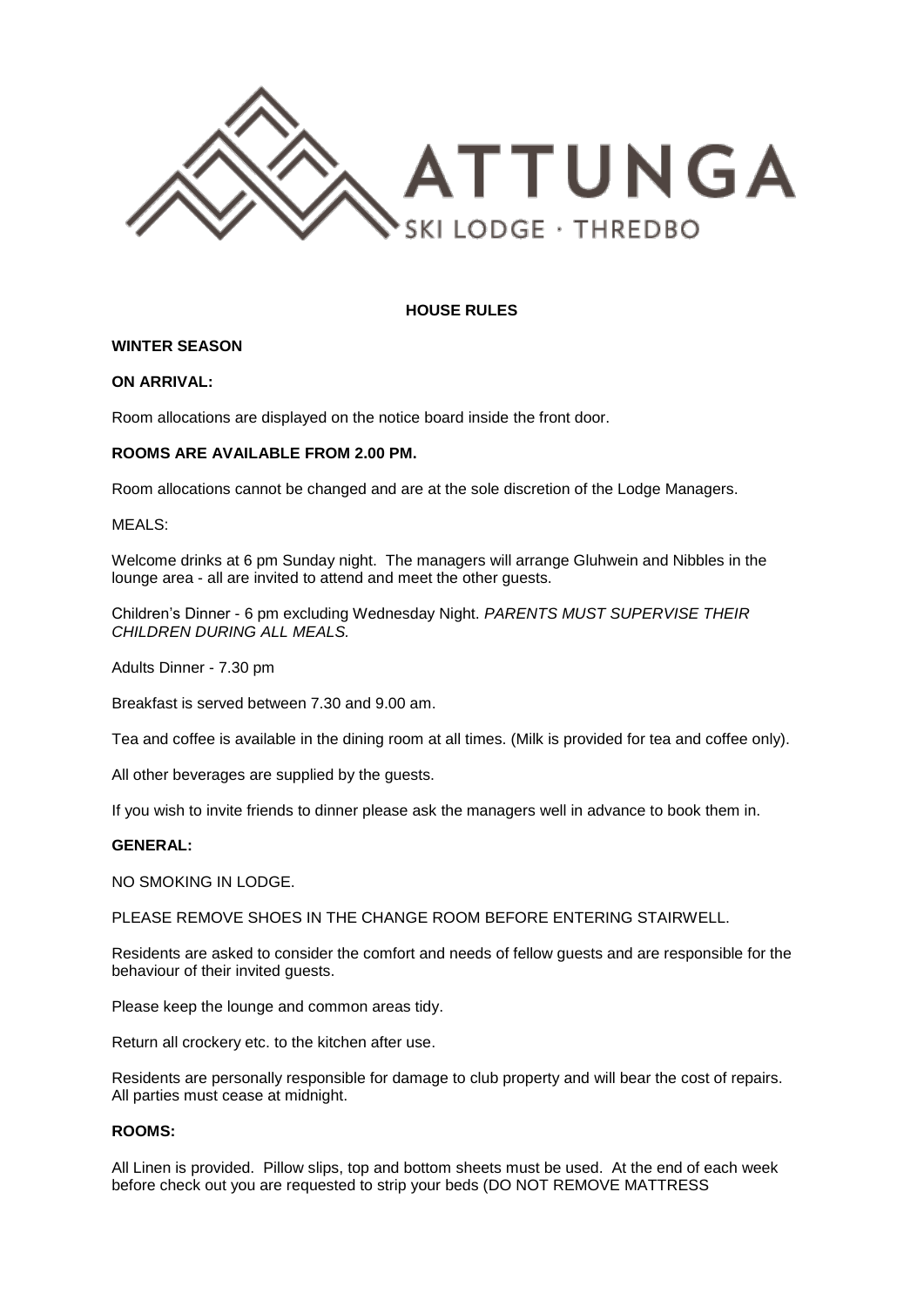PROTECTORS OR DOONA COVERS UNLESS SOILED) and leave linen in the blue bags provided outside the laundry.

### Empty all rubbish from rooms.

Vacate rooms and Car park by 10 am. Should you wish to stay in the village that day, luggage may be left in the change room and the sauna area may be used for changing.

## **CAR PARK;**

CARS MUST BE REMOVED FROM THE CAR PARK BY 10 AM EACH SUNDAY. *THE CAR PARK IS AVAILABLE TO MEMBERS ONLY.*

# **STORAGE:**

Resident's pantry and fridge is situated in the dining area for food stuffs and beverages. Perishable foods cannot be stored in the bedrooms. Please mark all food items with your name before storing in the pantry/fridge.

#### **KITCHEN:**

Residents are requested to wash up all crockery etc. used during the day, for Lunches and after Wednesday Night dinner.

All other washing up will be done by the managers provided it is returned to the washing up area in the kitchen. The dish washing machine will be operated by the manager only during winter.

### **OVERFLOWS:**

Overflows are only permitted by prior arrangement with the Booking Officer.

### **TABLE TENNIS/GAMES ROOM:**

Operating Hours: 9.00 am to 10.00 pm.

## **SAUNA:**

Operating Hours: 10 am to 10 pm.

NO FOOD, DRINK, GLASSWARE OR SMOKING IS ALLOWED IN SAUNA AREA. NO ENTRY TO CHILDREN UNDER 12 WITHOUT ADULT PRESENCE AND SUPERVISION.

Equipment instructions must be followed or consult Manager. Showers before use of both Spa and Sauna are compulsory.

#### **CHILDREN:**

Please see they do not disturb the comfort of others, or damage lodge property by playing too robustly. Children should be supervised at all times and where possible their group activities should be confined to the children's playroom adjacent to the main lounge.

#### **GUESTS:**

Members are responsible for their guests and any damage caused by them.

# **BREAKAGES:**

Please report all breakages and malfunctions to the Manager so that repairs or replacements can be effected.